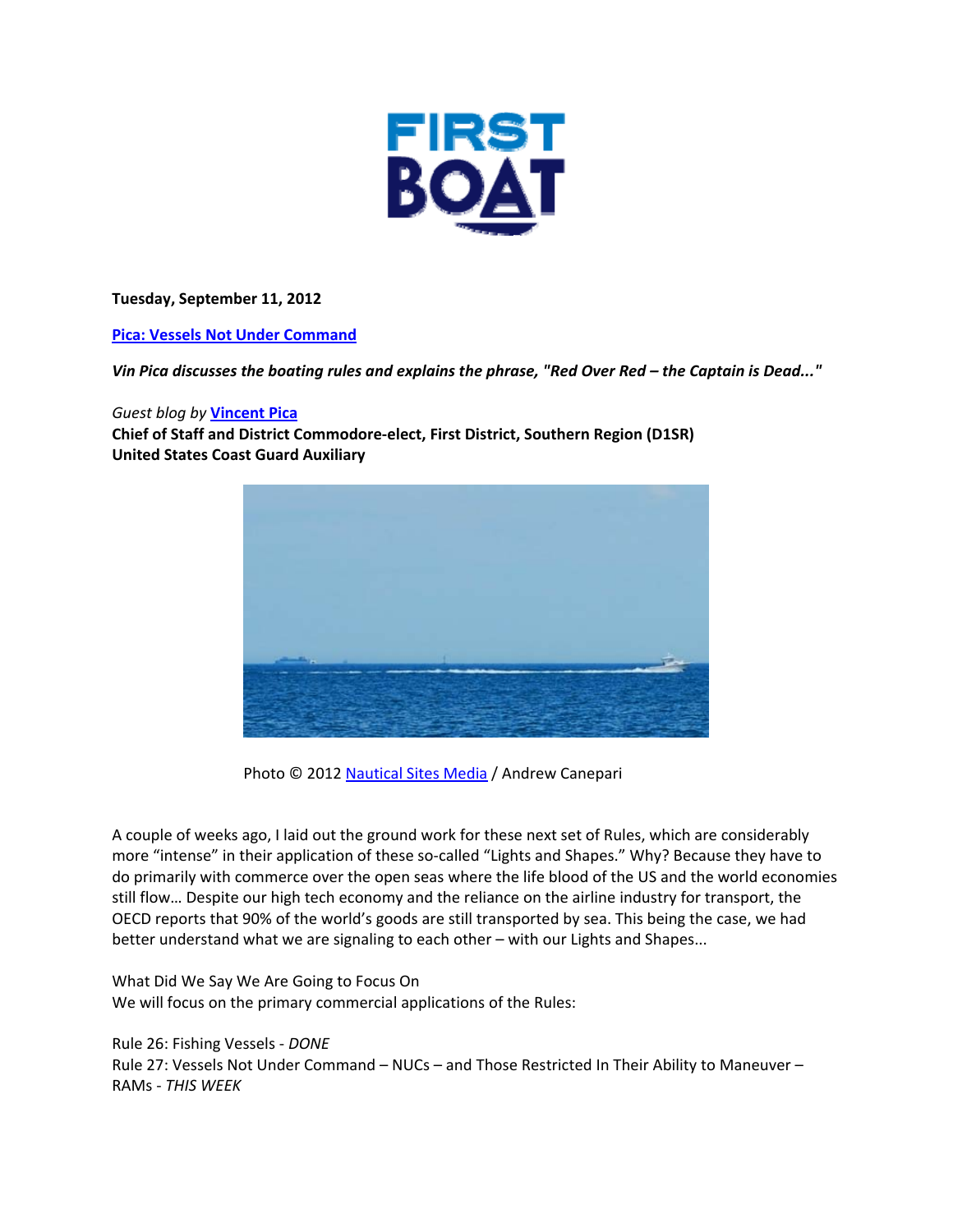#### *Coming up...*

Rule 28: Vessels Constrained by their Draft Rule 29: Pilots – Who brings the leviathans into a crowded harbor? Rule 30: Anchored and Aground Rule 31: Seaplanes

# **What Does Rule 27 Say?**

Rule 27 is about vessels "not under command (NUCs)" – meaning that the captain cannot control the vessel for whatever reason. The rudder may be jammed over (going in circles), catastrophic failure of hydraulic steering system, total failure of braking system (just kidding!), etc… Rule 27 also refers to vessels "restricted in their ability to maneuver (RAMs)" by the nature of her work. What does that mean? The Rules specifically mentions "severely restricted" by towing, dredging or other "underwater operations" or "mine clearance" operations as examples. What should you do? Stay well clear and by – NUCs and RAMs are the very highest of the "pecking" order of priority.

#### **Red Over Red – The Captain is Dead**

How do you know that a vessel is a "NUC?" The Shape is two balls in a vertical line and the Light signal that the vessel must display is two red "all‐around" lights in a vertical line "where they can best be seen." "Red over Red – the captain is dead" meaning the vessel cannot be controlled via any helm control. Perhaps the most famous "NUC" was the German battleship Bismarck. On her first and final mission, late in May 1941, after she sank the HMS Hood with a single shot into the Hood's main magazine (causing the Hood to break in two in an enormous fire ball and sink with her 1,415 crew and Admiral Holland in under two minutes), Sir Winston Churchill gave the famous command – "Sink the Bismarck!" On May 26, after three days of sea battles, maneuvers, feints and lucky breaks, a British "Swordfish" torpedo plane put a torpedo into the Bismarck's rudder, jamming it. She now was forced to steam in a circle, unable to escape. Since the Bismarck refused to raise a flag of surrender, the British Navy took its revenge the next morning on the Bismarck, her 2,100 man crew and Captain Lindemann. Truly, red over red…

# **Restricted In Her Ability to Manuever – By the Nature of Her Work**

Towers have the burden of declaring that they are "severely restricted" to raise the Shape (Ball, Diamond, Ball) and Lights (Red over White over Red) to declare herself a "RAM." Does that mean that SeaTow bringing in a 30'er with a fouled prop is a RAM? In the strictest definition, unlikely. Should you give her a wide berth and pass her "on a slow bell" (minimum speed needed for you to maintain steerage)? Of course.

But a RAM in this regard most likely will involve a towed vessel of considerable windage and leeway with a tug (or two) doing the necessary labors. Why? Mostly, because there is no way to stop the entourage in any reasonable distance or otherwise take action with respect to Rules 13‐15 (overtaking, head‐to‐ head, or crossing situations.) Other classes of RAMs are dredgers (who must also show two balls/two red lights on the side of any equipment out‐boarded abeam) or a mine‐clearer. A mine‐clearer (thankfully unheard of in these waters!) will show three balls in a line as her Shape and three green lights in a row as her Light.

How about a 1,000 ft leviathan full of Chevy's for Brazilians, steaming out towards the Canyons from Port Newark. Well, if she had to stop for you, remember this. From her cruising speed, her skipper can throw all the engines into "full power, astern." And she'll stop in about 5 sea miles...